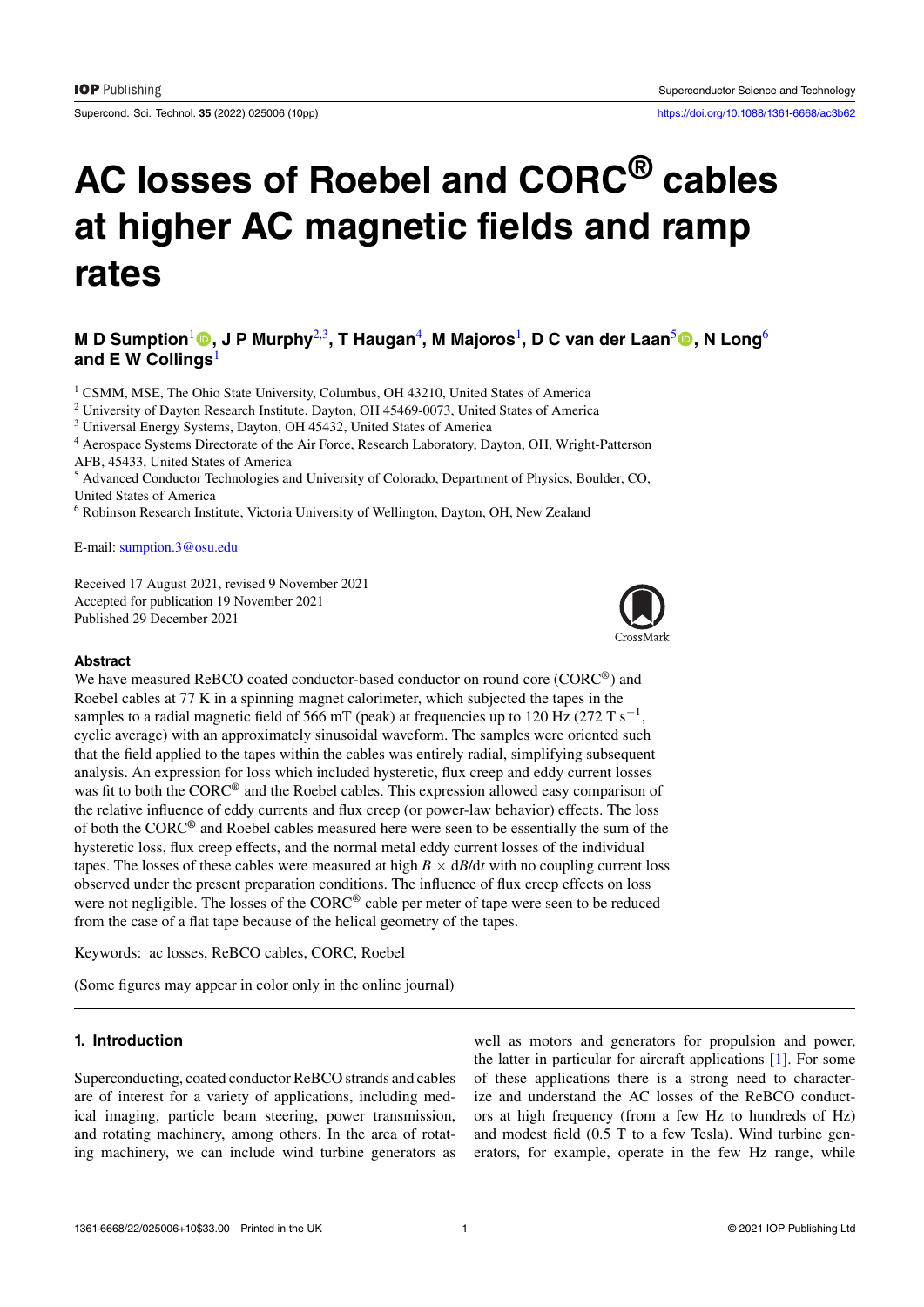some of the windings of motors or generators may experience hundreds of Hz. Of course, such systems may alternatively employ Bi-based superconductors, MgB2, or other superconducting strand types, but ReBCO conductors have a number of compelling properties including high operating temperatures and high critical current  $(I_c)$  performance, and so are of significant interest for these applications. Particular applications may use either individual tapes or cables of such tapes. Two well-known ReBCO cable types are conductor on round core (CORC**®**) [\[2](#page-8-1), [3](#page-8-2)], and Roebel cables[[4\]](#page-8-3). All of these conductors are known to have relatively high AC losses due to the width of the ReBCO tape, and thus there are a significant number of reports on their AC loss properties.

Most AC loss measurements on ReBCO strands or cables have been performed either at high frequencies at low applied magnetic field amplitudes[[5–](#page-8-4)[15\]](#page-8-5) (typically 100–200 Hz and 100 mT), or higher fields (up to 8 T and even higher) but at low frequencies (typically mHz) [\[16](#page-8-6), [17](#page-8-7)]. Loss measurements for CORC<sup>®</sup> [[5–](#page-8-4)[9\]](#page-8-8)and Roebel cable [[10–](#page-8-9)[15\]](#page-8-5) not only suffer these same limitations, but also require larger sample lengths than individual tapes. The high field amplitude but low frequency measurements are not easy to accurately project to the high frequency regime with confidence, and the lower amplitude but high frequency results are in some cases not very far away from full penetration fields for the conductors, which also makes less certain the projections of loss to the regimes of interest. Nevertheless, much interesting work on this topic has been generated, both experimental and computational. The recent work by Yagotintsev *et al* [\[17](#page-8-7)] is an excellent experimental study of losses of CORC and Roebel cables at 4.2 K and 77 K, with different surface preparations. Other work has included measurements on CORC-like conductors with few layers[[18\]](#page-8-10) or various layer designs [\[19](#page-8-11)]. The influence of Cu core contributions to the loss  $[8, 20]$  $[8, 20]$  $[8, 20]$  have been explored, and also the striations and filament-to-filament coupling within the strand of a striated CORC-like cable[[7,](#page-8-14) [21,](#page-8-15) [22\]](#page-8-16). Numerous works on numerical modeling have been performed, a recent paper looks at the influence of twist on filamentary loss[[23\]](#page-8-17). In a number of works, modeling and measurement are combined, see for example [\[24](#page-8-18), [25\]](#page-8-19). AC loss for Roebel cables has also been quite active, with work on measurements and modeling [\[4](#page-8-3), [10](#page-8-9), [16](#page-8-6), [17](#page-8-7), [26](#page-8-20), [27](#page-8-21)].

While much work has been done on the loss of such cables, this manuscript contains important new results on the AC loss of High Temperature Superconducting (HTS) cables at somewhat more difficult to reach regimes, using a measurement system capable of magnetic field ramping rates of up to 272 T s*−*<sup>1</sup> with field amplitudes of more than 566 mT. These results combine high ramping rates with larger  $B_{\text{max}}$  values on cables and are relevant to high impact HTS applications in superconducting motors and generators. To do this, we use a recently described spinning magnet calorimeter (SMC)[[28\]](#page-8-22). This test device has a spinning rotor that consists of a set of permanent magnets arranged in a Halbach array, with the sample exposed to a rotating AC field of 566 mT (peak) and a resulting d*B*/d*t* of 272 T s*−*<sup>1</sup> for the radial component (tangential component

 $B_{\text{max}} = 242 \text{ mT}, \text{dB/d}t = 125 \text{ T s}^{-1}$ ). This corresponds to a frequency of 120 Hz for our machine. Two ReBCO cable types were measured for this work, a CORC® cable and a Roebel cable. For the CORC® cable, a straight segment of the tape used in the cable was available, and was thus measured for comparison. Below we first discuss sample and measurement details before moving on to our analysis methods and measurement results. We then compare CORC® cable loss with that of the tape from which it was wound, as well as provide measurements on Roebel cable under the same measurement conditions. The CORC® and Roebel cable results are not directly compared because the ReBCO conductor used to assemble them was different. Nevertheless, we do see that the results here show the lack of coupling current contributions even at very high field ramp rates for both CORC® and Roebel cables in their as-received states. Loss measurements are compared to loss models, and it is shown that the loss in the cables is due to hysteretic and eddy current losses alone, as well as a flux creep modification to the hysteretic loss.

#### **2. Experimental**

#### *2.1. Samples*

In this work, two different HTS cables assembled with coated conductors were measured for AC loss in a time varying magnetic field applied perpendicular to the cable length (table [1\)](#page-2-0). The first cable was a segment of a two-layer CORC**®** superconducting cable from Advanced Conductor Technologies LLC. The cable had an outer diameter (OD) of 5 mm and a former made from 304 stainless steel (4.7 mm OD, 3.13 mm inner diameter (ID))[[5\]](#page-8-4). The coated conductor REBCO tape, manufactured by Superpower, was 4 mm wide and 0.09 mm thick with a nominal self-field  $I_c$  of 100 A at 77 K. The cable had two layers, each with three tapes, leading to a nominal cable *I*<sup>c</sup> of 600 A (77 K, self-field) with a 0.1 mm gap between the tapes [\[5](#page-8-4)]. The twist pitch of the cable,  $L_p = 20$  mm, with the outer layer twisted in an opposite sense to the inner layer. The length of a helical winding as compared to the length along the direction of the helix is  $[1 + (\pi D/L_p)^2]^{1/2}$ . Given the  $L_p$ and *D* of the present cable, this factor is 1.28, and with six tapes in the cable, each meter of cable has 7.68 m of strand. The sample in this case was 8 cm long, leading to 0.614 m of strand.

Also measured in this work was a Roebel cable from Robinson Research Institute. This cable [\[12](#page-8-23)] was 10 cm long, 12 mm wide, 1.5 mm thick, and had a pitch length of 300 mm and a self-field  $I_c = 1537$  A (77 K, measured). It was assembled from 15 strands. These strands were cut from a 12 mm wide starting tape. The final strands had a slight zig-zag pattern as is common for the strands of HTS Roebel cables. The final strand width (width of the straight portion) was 5 mm. These two cables are assembled from different REBCO tapes, and thus are not directly comparable to one another without adjusting for the relative  $I_c$  values. Here we present the results in parallel, but do not attempt to compare them directly on a per amperage basis.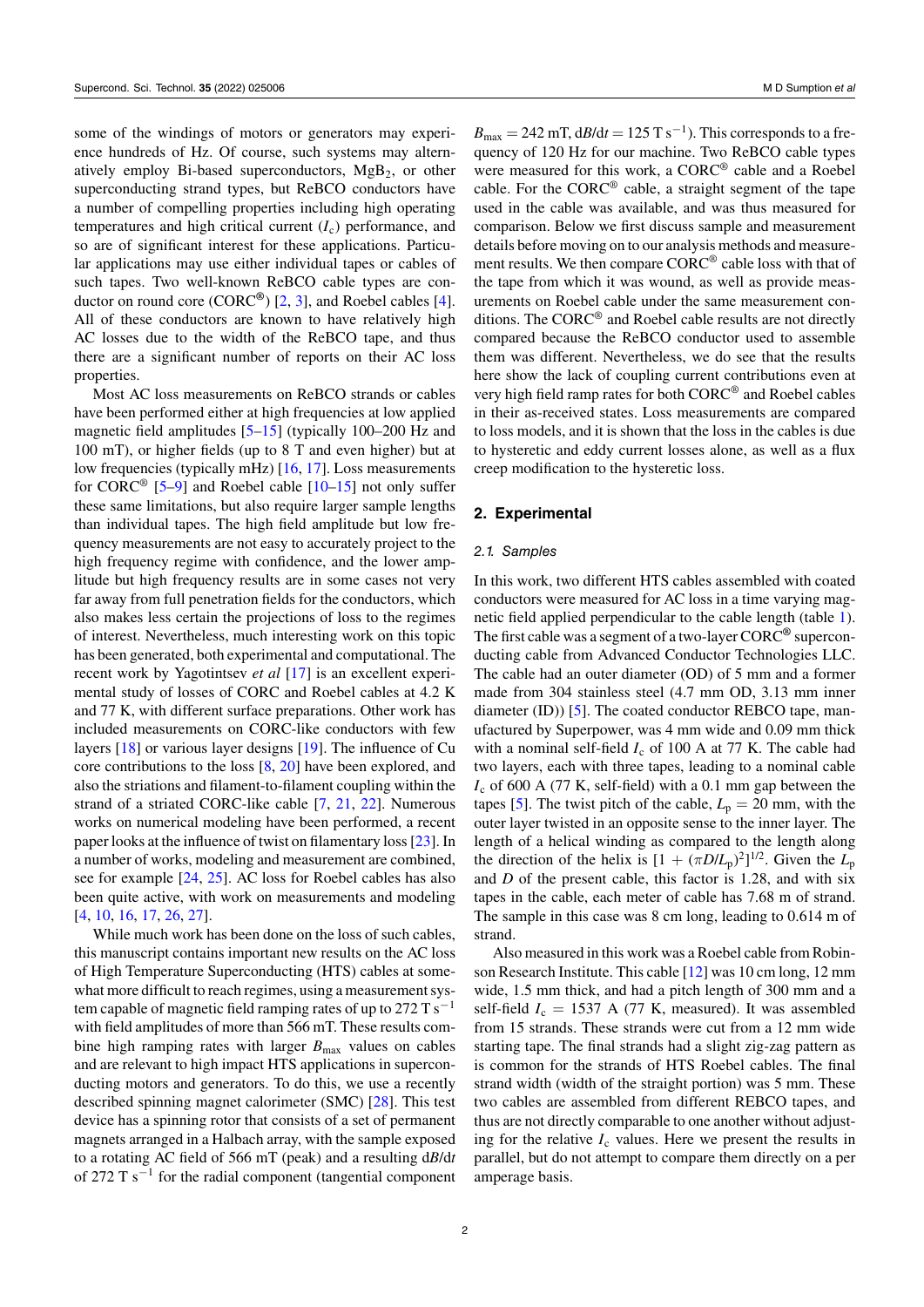<span id="page-2-0"></span>

| <b>Table 1.</b> Cable specifications. |                        |           |                     |                                                               |                    |                    |
|---------------------------------------|------------------------|-----------|---------------------|---------------------------------------------------------------|--------------------|--------------------|
| Cable                                 |                        |           |                     | $OD/w \times t$ (mm) $L_p$ (mm) No. tapes $I_c(A)$ (77 K, SF) | Tape width<br>(mm) | Sample<br>$L$ (cm) |
| CORC<br>Roebel                        | 5.0<br>$12 \times 1.5$ | 20<br>300 | $6(2\times3)$<br>15 | 600<br>1537                                                   |                    | 8.0<br>10.0        |

**Table 1.** Cable specifications.

#### *2.2. Measurements*

The two cables described above were measured in a recently described SMC [\[28](#page-8-22)]. This test device has a spinning rotor which consists of a set of permanent magnets arranged in a Halbach array, with the sample exposed to a rotating AC field of 566 mT (peak) and a resulting d*B*/d*t* of 272 T s*−*<sup>1</sup> for the radial component (tangential component  $B_{\text{max}} = 242 \text{ mT}$ , d*B*/d*t* = 125 T s*−*<sup>1</sup> ). A 3D schematic view of the SMC is shown in figure  $1(a)$  $1(a)$ , where a cut-away shows the spinning rotor with the magnet array, and spaces for samples at the periphery (located roughly where a 'stator' might be if this was, e.g. a generator). Two potential types of inserts are shown above the device, the one on the right shows our present situation. In this configuration, the light green region is the outer  $LN<sub>2</sub>$  bath for a calorimeter, which in practiceremains fixed in the SMC, but is shown here to be extracted for the purposes of explanation. Inside of this is shown the inner calorimeter (dark green), with a sample placed within. This sample is immersed in  $LN<sub>2</sub>$ , with the gas flow from boil-off from this inner calorimeter used for AC loss measurement, further details are given in[[28\]](#page-8-22). Samples measured in the SMC are placed a small radial distance from a spinning rotor containing magnets with pole ori-entations that alternate along the circumference (figure [1](#page-2-1)(b)). The sample space experiences radial and tangential fields that are approximately sinusoidal in character, with the details of the waveform shape and harmonics given in [\[28](#page-8-22)]. Note that here and elsewhere we refer to an average d*B*/d*t* obtained by taking the total field sweep and dividing by the total time of the cycle. Thus, even though there is a momentary peak value of 426 T s*−*<sup>1</sup> , the instantaneous d*B*/d*t* varies throughout the cycle because of the sinusoidal nature of the waveform, and the average or effective value is maybe more useful to quote.

For all the measurements in this work the tapes and cables were oriented in a plane horizontal to the rotational axis of the SMC, as shown in figure [1](#page-2-1)(b). The samples were placed with their length along the tangential field direction, which leads to a situation where tangential fields are only present within the local plane of the coated conductor tapes that are assembled to form the CORC® and Roebel cable, and radial fields are the only ones that can become perpendicular to the coated conductor tape within these cables. This is also the case for the single tape that was measured. Thus, tangential fields were only applied to the thin dimensions of the REBCO tapes for all samples, both tapes and cables, making direct tangential loss contributions negligible in all cases. Of course, the presence of a tangential field can modify ∆*M* vs *B*radial because while a  $B<sub>tangential</sub>$  which is only within the conductor plane does not directly generate appreciable screening currents, it can contribute

<span id="page-2-1"></span>

**Figure 1(a).** 3D schematic of spinning magnet calorimeter system with cut away view, and calorimeter with sample inserts. On left is shown an opening into which a small coil can be measured, on the right we show our present configuration, which includes the outer nitrogen bath (shown in light green), the inner calorimeter shown in darker green, and the sample placement (sample shown as yellow rod, positioned in a horizontal plane).

to the total *B* which the conductor experiences, thereby reducing somewhat the  $J_c$  via its dependence on total *B*. We can estimate the influence of the small deviation from sinusoidal behavior (for this radial component) by summing the square of the frequency weighting by its amplitude to compare to a full weighted 30 Hz value. The difference in terms of eddy current loss being less than 5% (and zero for hysteretic loss) is ignored [[28\]](#page-8-22). Thus, in the present sample orientation, with samples placed horizontally, the tapes in the sample experience only the radial field of the system, and we can treat the applied field as a simple sinusoidal of amplitude 566 mT. Sample AC loss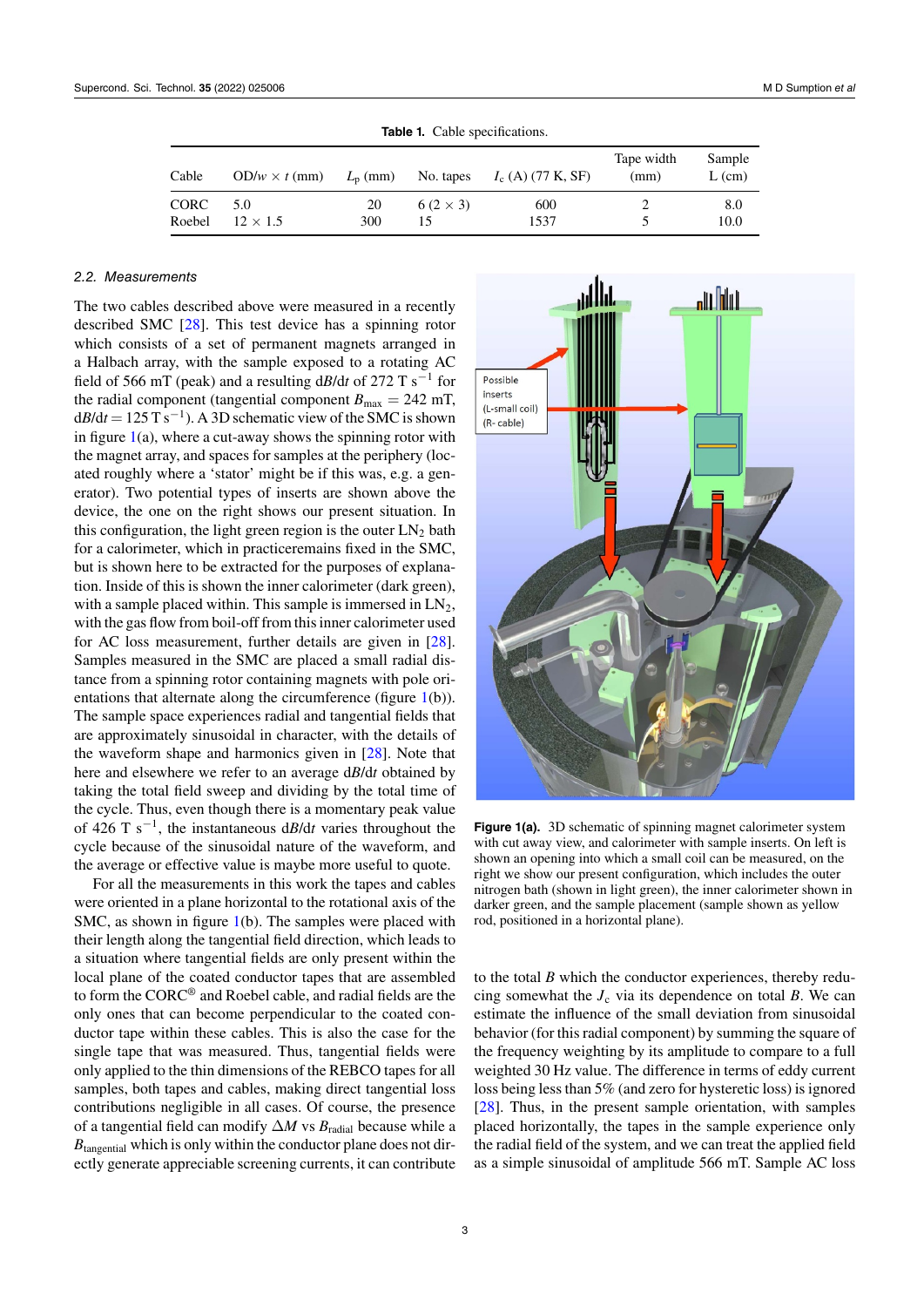

**Figure 1(b).** Orientation of samples in the SMC. System rotational axis is vertical; view is looking down from above. Left shows the SMC rotor magnet geometry (half of the system shown, yellow and gray), solid blue rectangle shows the LN<sub>2</sub> bath (outer bath, used for heat interception), and orange arc shows the sample holder/inner calorimeter. On the right is shown the inner calorimeter (in gray, note: actual edges of the calorimeter are rounded, as shown at left). Also shown at right is the sample placement. All samples were arranged in the horizontal plane of the SMC. All samples were flexible and were affixed parallel to the tangential direction. The red dashed lines show an 'envelope' where samples can be placed for this horizontal sample arrangement. Below are shown the radial and tangential fields relative to schematic representations of the  $\text{CORC}^{\circledast}$  (left) and Roebel (right) cable samples. It can be seen that the tangential fields are only present in the local plane of the coated conductor tapes within the cables, and radial fields are the only ones which can become perpendicular to the coated conductor tapes in the cables. The case for the single tape is similar to that of the Roebel cable.

is measured using nitrogen boiloff from a double wall calorimeter feeding a gas flow meter. The system is calibrated using the power input from a known resistor, as discussed in[[28\]](#page-8-22), and background losses are removed (this can lead to a small data scatter even at zero excitation). For comparison to the CORC**®** cable, a straight segment of the tape used in the cable was also measured in a field perpendicular to the wide face of the tape.

#### *2.3. Analysis*

<span id="page-3-0"></span>Before we present the measurement results, it is useful to show the treatment we will use to perform the loss analysis. In the case of field applied perpendicular to the wide face of a coated conductor tape, the hysteretic loss can be written, using a critical state model (CSM), as [[29–](#page-8-24)[34\]](#page-9-0)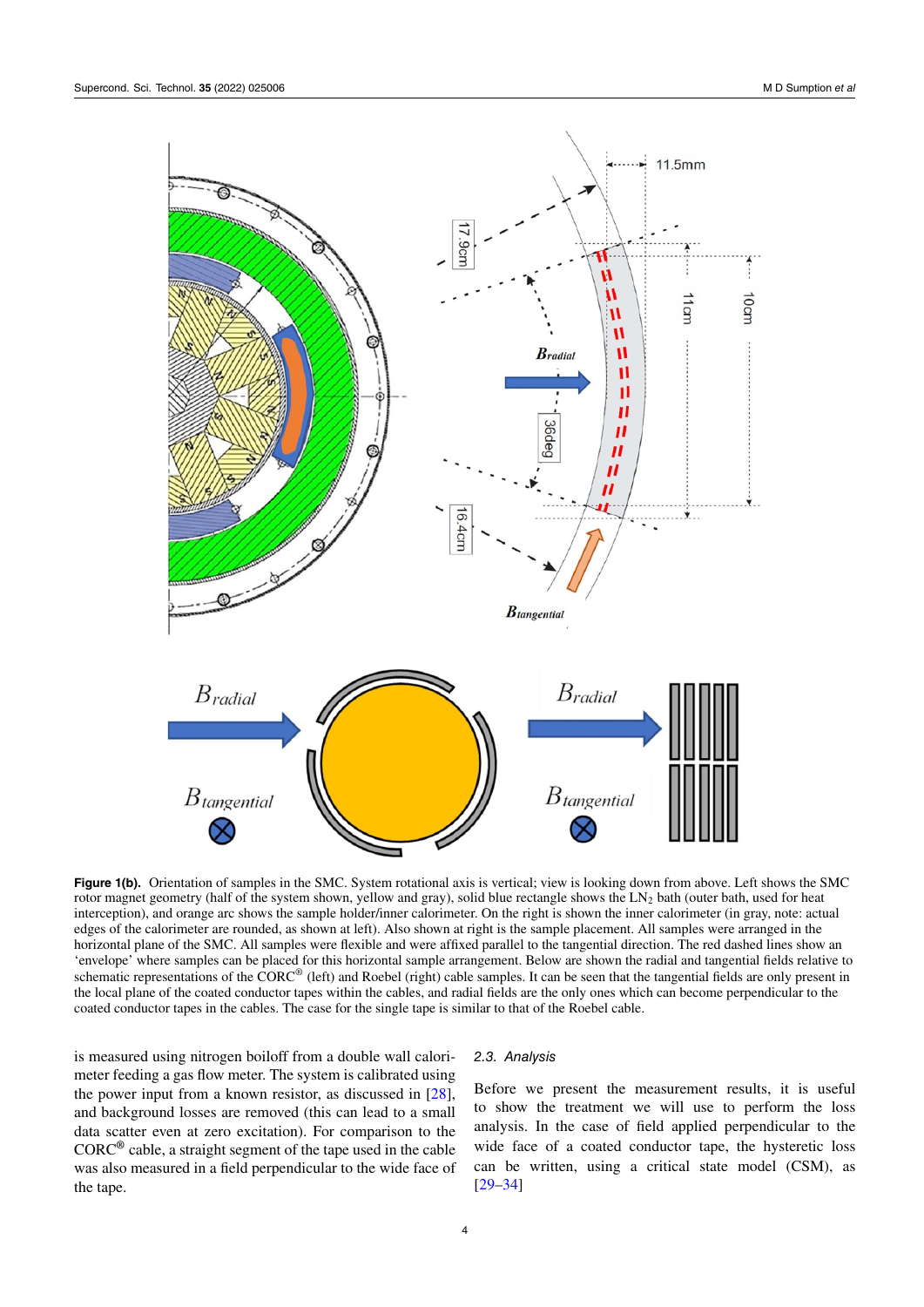where  $P_{\text{hys,v,cs}}$  is the critical state hysteresis power per unit volume in Watts, *w* is the tape width, *f* is the frequency,  $B_{\text{max}}$ is the field amplitude, and  $N(B_{\text{max}})$  is a prefactor that tends to unity for applied fields above the penetration field[[29–](#page-8-24)[34\]](#page-9-0). The normal metal eddy current loss per unit volume for a flat tape(from Muller  $[31]$  $[31]$ , equation (16)) modified to a convenient form is

<span id="page-4-0"></span>
$$
P_{\rm ed,v} = \frac{\pi^2}{6\rho} [B_{\rm max} w f]^2
$$
 (2)

where  $\rho$  is the resistivity of the Cu. This expression is valid as long as we are below the skin depth frequency, given[[34\]](#page-9-0) as

$$
f_{\rm s} \cong \frac{1}{2\pi} \frac{\rho}{\mu_0 x^2} \tag{3}
$$

where  $x$  is the metal thickness in question. A simple calculation shows that for both the Cu stabilizer and the stainless 304 core, the critical frequencies are much greater than we are using in these experiments. Equations([1\)](#page-3-0) and([2\)](#page-4-0) can be combined and put in the form of power loss per unit length as

$$
P_{\text{tot,L,cs}} = wI_c B_{\text{max}} f + \frac{\pi^2}{6\rho} [B_{\text{max}} wf]^2 wt \tag{4}
$$

where  $P_{\text{tot,L,cs}}$  is the total loss of the tape per unit length in the CSM, *t* is the thickness of Cu in the whole tape, and set-ting $N = 1$ . In both equations ([1\)](#page-3-0) and [\(4](#page-4-1)) we have assumed a CSM, and in fact a  $B$  field independent  $J_c$ . Of course, this latter assumption can be relaxed, and a field dependence can be included at the cost of additional complexity. In principle, we should also account for the eddy current loss in the stainless steel core for the CORC® wire, which can be found using a similar expression to that of equation [\(2](#page-4-0)), with the factor of six replaced by a factor of four based on geometry considerations. However, as discussed below in the results section, the losses in the stainless steel core are sufficiently small that core losses can be ignored for this cable.

We should also consider the effect of flux creep on loss [\[35](#page-9-2), [36\]](#page-9-3). One way to estimate this is the approach of Pust *et al* [\[37](#page-9-4)]. A second way to do this is to use a power law model (PLM) rather than a CSM. For a PLM[[38–](#page-9-5)[40\]](#page-9-6),

$$
E = E_{\rm c} \left(\frac{I}{I_{\rm c}}\right)^n \text{ thus } \left(\frac{E}{E_{\rm c}}\right)^{1/n} = J/J_{\rm c}
$$
  
and then  $J = J_{\rm c} \left(\frac{E}{E_{\rm c}}\right)^{1/n}$ . (5)

During a transport  $I-V$  measurement,  $J$  is the current density that flows when an electric field of magnitude *E* is applied, and  $J_c$  is the current density that flows under an electric field of  $E_c$ (typically either 1.0  $\mu$ V cm<sup>-1</sup> or 0.1  $\mu$ V cm<sup>-1</sup>), which also correlates in a time changing field (e.g. in an AC loss measurements) as  $E \propto (dB/dt)$ . For the CSM model,  $J_c$  is uniquely defined (equivalent to letting  $n \to \infty$  in equation [\(5](#page-4-2))), and thus a unique (i.e. frequency independent) hysteretic loss can also be defined, as in equation  $(1)$ . We note that in the absence of extrinsic defects  $n \approx U_0/k_bT$  ([[40\]](#page-9-6), see equation [\(8](#page-4-3))), providing the explicit connection to flux creep, where, phenomenologically,  $M(t) = M_0[1 - (k_B T/U_0) \ln(t/t_0)]$ . To calculate the loss associated with the superconductor alone in the power law case, we replace  $J_c$  with  $J = J_c (E/E_c)^{1/n}$  in equation [\(1](#page-3-0)), leading to a magnetization loss in a power law superconductor, *P*hys,v,pl, of

<span id="page-4-5"></span>
$$
P_{\text{hys,v,pl}} = wJB_{\text{max}}f = wB_{\text{max}}fJ_c \left(\frac{E}{E_c}\right)^{1/n}
$$

$$
= wB_{\text{max}}fJ_c \left[\frac{(dB/dt)}{(dB/dt)_c}\right]^{1/n}.
$$
 (6)

Since  $E = (w/2)(dB/dt)$ , and using an average  $dB/dt$  defined as  $dB/dt = 2\pi B_m f$ , then

<span id="page-4-4"></span>
$$
P_{\text{hys,v,pl}} \cong wJ_{\text{c}}B_{\text{max}}f\left(\frac{f}{f_{\text{c}}}\right)^{1/n}.\tag{7}
$$

<span id="page-4-1"></span>Here we note that unlike the CSM hysteretic loss,  $P_{\text{hys, v, pl}}$  is a function of frequency. Equation [\(7](#page-4-4)) is a simple and approximate approach, but agrees with the result from Thakur in thelimit of  $B_m \rightarrow B_p$  (see [[38\]](#page-9-5), equation (17)). If we now compareequation  $(7)$  $(7)$  to equation  $(1)$ , we see that they agree at  $f = f_c$ . But, as evident from equation [\(6](#page-4-5)), the  $(dB/dt)_c$ and  $f_c$  required for this agreement are such that the electric field is that of the criterion at which  $J_c$  is defined, namely *E*<sub>c</sub>. Then  $E = E_c \cong (w/2)(dB/dt)_c = \pi wB_{\text{max}}f$ , such that  $f_c \cong (E_c)/\pi w B_{\text{max}}$ . At  $f_c$ , the superconductor-only power loss for the CSM and the PLMs agree most closely. A similar approach to defining  $f_c$  was taken by Brandt [\[39](#page-9-7)] and Grilli *etal* [\[35](#page-9-2)], see also [[41\]](#page-9-8), but they chose an  $f_c$  with the aim of maximizing the susceptibility, and thus chose the penetration field rather than  $B_{\text{max}}$  in the definition of  $f_c$ . As shown by Grilli this choice leads to reasonable agreement in terms of critical state and power law susceptibility for  $B_{\text{max}} > B_{\text{p}}$ . But here we use an  $f_c$  based on  $B_{\text{max}}$ , as it gives a better match for our conditions, and is more practical to apply for our experiment.

In this case the total loss for the tape is given by

<span id="page-4-3"></span>
$$
P_{\text{tot},\text{L},\text{pl}} \cong wI_{\text{c}}B_{\text{max}}f\left(\frac{f}{f_{\text{c}}}\right)^{1/n} + \frac{\pi^2}{6\rho}\left[B_{\text{max}}wf\right]^2wt \qquad (8)
$$

<span id="page-4-2"></span>and the influence of both eddy currents and creep are now included in the loss expression. These approximate expressions assume that  $B_{\text{max}} > B_p$ , and that  $J_c$  is independent of *B*. The formulation for superconductor loss (the first term) here follows from that of[[35,](#page-9-2) [36,](#page-9-3) [38](#page-9-5)], although here we take the limit of  $B_{\text{max}} > B_{p}$ . At  $f = f_c$ , the losses of the critical state andpower laws are similar, for  $f < f_c$ , equation ([8\)](#page-4-3) will give alower loss than the CSM, for  $f > f_c$ , equation ([8\)](#page-4-3) will give a higher loss. We can re-write equation([8\)](#page-4-3) as follows

<span id="page-4-6"></span>
$$
P_{\text{tot,L,p1}} \cong wI_cB_{\text{max}}f + wI_cB_{\text{max}}f\left[\left(\frac{f}{f_c}\right)^{1/n} - 1\right] + \frac{\pi^2}{6\rho}[B_{\text{max}}wf]^2wt.
$$
\n(9)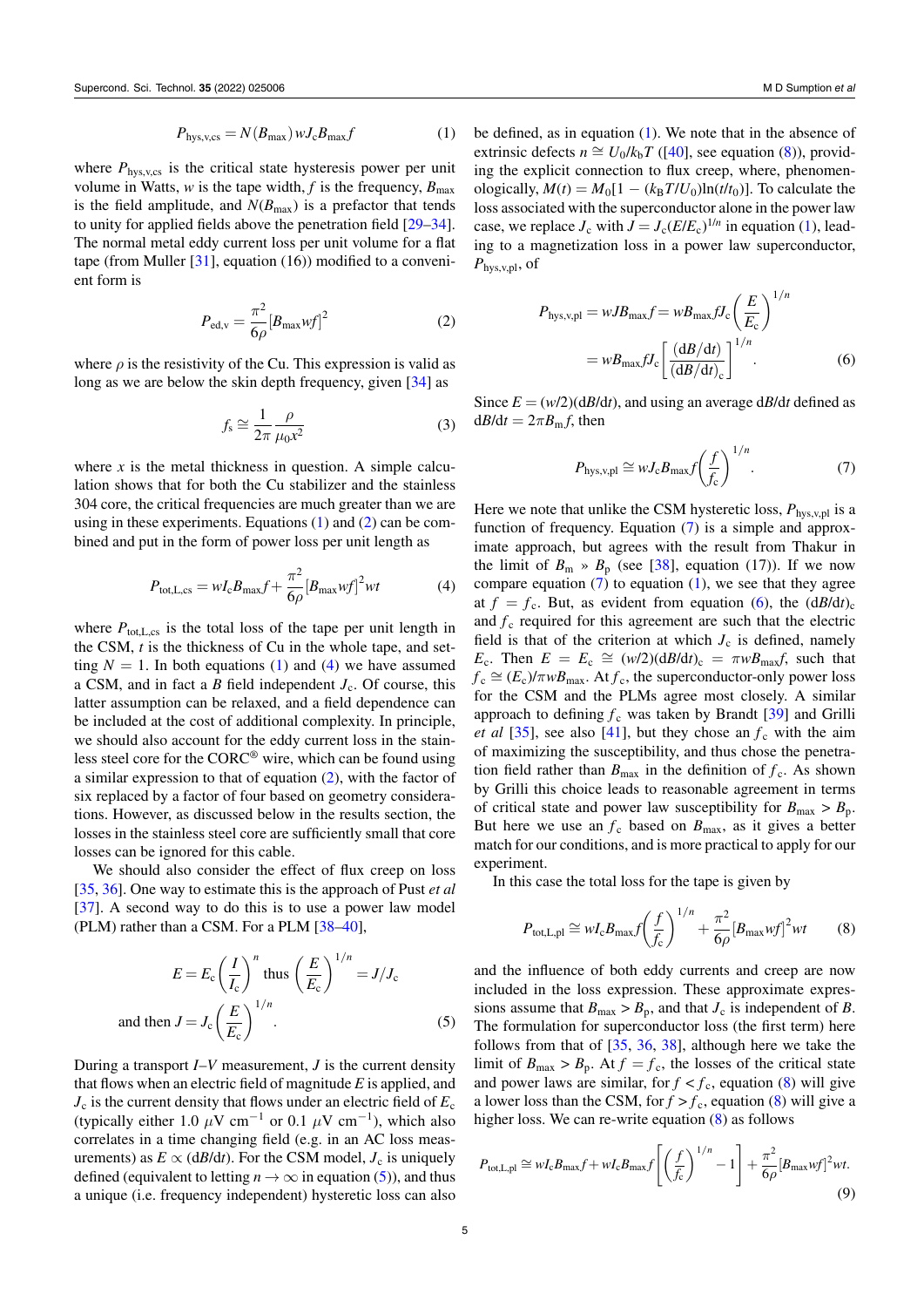In order to cast the power law modifications as an additive term for  $f > f_c$  (or subtractive term if  $f < f_c$ ). For the present experiment, assuming we use an  $I_c$  defined by  $E_c = 1 \mu V \text{ cm}^{-1}$ , and for a 4 mm wide tape,  $f_c = (E_c)/\pi w B_{\text{max}} = 10^{-4} \text{ V m}^{-1}$ /  $(\pi \times 0.004 \text{ m} \times 0.566 \text{ T}) = 14 \text{ mHz}$ . Thus for this work,  $f > f_c$  and the second term of equation [\(9](#page-4-6)) is positive, i.e. the power law loss is greater than that of the CSM for all measurements presented in this work. It is interesting to estimate the field ramp rate that would correlate with this  $f_c$  for a typical Physical Properties Measurement System (PPMS) (or Vibrating Sample Magnetometer (VSM)) measurement. Assuming the same  $B_{\text{max}}$  but a triangular *B* vs *t* waveform more typical of such systems,  $dB/dt = 4B_{\text{max}}f = 32 \text{ mT s}^{-1}$ . Typical ramp rates achievable in PPMS systems are usually below 15 mT s*−*<sup>1</sup> , so for such systems, the second term in equation [\(9](#page-4-6)) would typically be negative, and the power law conductor loss would be less than that estimated from the CSM. The above discussion is consistent with the well-known need to compare the electric field criterion between transport and magnetic measurements of  $J_c$ . We note that the effects of the flux creep term can be substantial. If we are measuring in a range of, for example  $10-100$  mT s<sup>-1</sup>, and assign  $f_c = 14$  mHz, then at 100 Hz, the power law hysteretic loss will be larger than the critical state hysteretic loss (that at 14 mHz by a factor of  $(7142)^{1/35}$  = 1.26, or 26% if *n* = 35,  $(7142)^{1/20}$  = 1.56 = 56% if  $n = 20$ ).

Finally, we note that the above equations [\(8](#page-4-3)) and([9\)](#page-4-6) are the loss of a ReBCO tape in a perpendicular applied field. It should apply to a good approximation to the Roebel cable in a perpendicular field if we use the final strand width of 5 mm. For the  $CORC<sup>®</sup>$  cable, the strands are helically wound. A simple calculation that estimates the average magnitude of the field perpendicular to the tape along a cycle of its twist[[34\]](#page-9-0) suggests that the loss of the helical tape should be lower by a factor 2/*π* than the loss of a straight, untwisted tape in a perpendicular applied field. We note that the factor of  $2/\pi$  was intended to be applied to the hysteretic loss component of the tape. However, the same field magnitude variations apply for any eddy current components, but eddy current power loss goes as d*B*/d*t* squared, and so we should apply a factor of  $(2/\pi)^2$  on that basis. This leads to an expression for the loss of CORC cables of

$$
P_{\text{tot,L,p1}} \cong \left(\frac{2}{\pi}\right) w I_{\text{c}} B_{\text{max}} f + w I_{\text{c}} B_{\text{max}} f \left[ \left(\frac{f}{f_{\text{c}}}\right)^{1/n} - 1 \right]
$$

$$
+ \frac{4}{6\rho} [B_{\text{max}} wf]^2 wt. \tag{10}
$$

We can also estimate the penetration field for both cables, so that we can compare to our applied field sweep amplitude. For an isolated tape, the penetration field is given [\[34](#page-9-0)] by  $B_p = (\mu_0 I_c / \pi w)[1 + \ln(w/t)] \approx 93$  mT using the self-field  $I_c$ value of 100 A at 77 K [[5\]](#page-8-4). For a CORC<sup>®</sup> sample, the tape is helically twisted around a core. Considered as an individual tape, some portions of the tape will become penetrated at fields determined by the field parallel expression for a tape, namely  $B_p = \mu_0 I_c/w \approx 30$  mT. However, other portions will not be fully penetrated until the  $B<sub>p</sub>$  for perpendicular fields for tapes, the 93 mT noted above. For our purposes, we can take the full penetration field of such a helical conductor to be 93 mT, since above this field sweep the loss would be linear with applied field sweep increases. For a many-layer conductor with tight windings, we could expect this to increase, ultimately approaching the case of the thick wall cylinder. Our cable is only two layers thick, so at an applied field of 566 mT we are well above  $B_p$  for the cable in any case.

In the case of the Roebel cable, we can compare the value for an isolated tape, again 93 mT (using the nominal  $I_c$  per tapeof 100 A [[12\]](#page-8-23), and with  $J_{c,eff} = 15I_c/(wt)$ ) with that of a diluted superconductor[[42\]](#page-9-9) in conjunction with the expression for the penetration field of a rectangular bar [\[43](#page-9-10)], then we  $\int \frac{1}{P}$  find *B*<sub>p</sub> = (*μ*<sub>0</sub>*J*<sub>c,eff</sub>*t*/(2*π*))[(2*w*/*t*)arctan(*t*/*w*) + ln(1 + (*w*/*t*)<sup>2</sup>)] ≈ 120 mT. Again, we are well above either value with our applied field of 566 mT.

#### *2.4. Results*

Figure [2](#page-6-0) shows the loss of the tape (per meter) used to make the cable. The sample was measured horizontally, perpendicular to the radial field direction in the SMC. We note that a flat tape gives the same result when mounted horizontally as it would if oriented vertically (a fact that was experimentally verified) because (a) the field is fully penetrated by the radial field in the sample over an angular distance much larger than the sample width, making the response to radial fields the same, and (b) the thin sample has a negligible response to the tangential fields applied perpendicular to the tape's thickness. As described in [\[28](#page-8-22)], because of the field dependence of the  $J_c$ of the tape (ranging from 100 A at self-field to *≈*20 A at 0.5 T) the  $I_c$  of the tape  $\approx$ 38 A for field sweep values that range up to 566 mT (data of this tape is from[[28\]](#page-8-22)).

<span id="page-5-0"></span>The linear curve (red dashed line) in figure [2](#page-6-0) shows the calculated hysteretic loss of the tape for  $I_c = 35$  A (the first term of equation([9\)](#page-4-6)), and the dashed blue line the flux flow or power law modification (the second term) where we have assumed  $n = 35$ . The green dashed line gives the eddy current contribution of the stabilizer where RR  $(77 K) = 3.8$  (and a Cu thickness of 40  $\mu$ m top and bottom on the tape) [\[28](#page-8-22)]. Here, RR refers to the resistivity ratio of a material at ice point (0 *◦*C) as compared to its value at some lower temperature, here taken as 77 K (residual resistivity ratio) is RR when the lower temperature is absolute zero. RR values for Cu can vary, with higher numbers (up to 5.5 at 77 K for low defect, high purity Cu) to lower values for Cu which is less pure or has defects. Electroplated Cu has many defects associated with the plating process itself, and a RR value of 3.5–4 is not uncommon [\[44](#page-9-11)]. The RR  $(77 K) = 3.8$  gives a Cu resistivity at 77 K of 0.46  $\mu\Omega$  cm. We also must consider the eddy current losses in the stainless steel core. However, the resistivity of the stainless steel 304 used in the core is 72  $\mu\Omega$  cm, such that relative to the Cu stabilizer there is a loss suppression of the stainless steel (SS) term (per unit volume) of 164 due to the much higher resistivity of the SS. A second loss suppression (relative to the eddy current loss in the superconducting tape stabilizer) occurs because the SS core is 3.16 mm wide, while the tape is 4 mm wide, and thus there is a further suppression factor of 1.6. There is a loss enhancement ratio per unit length of conductor of the ratio of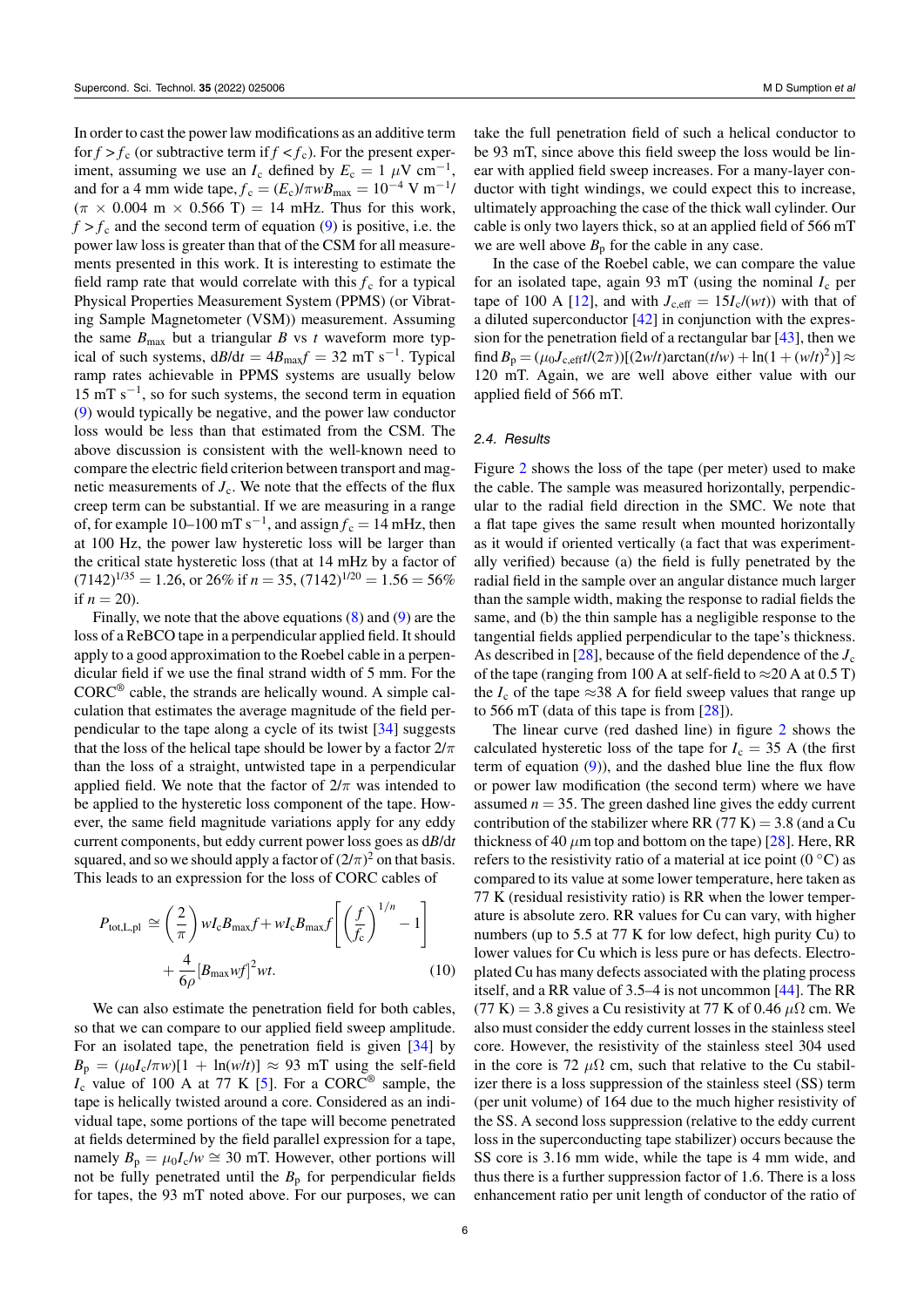<span id="page-6-0"></span>

Figure 2. Loss for a flat, straight segment of tape (conductor used for CORC**®** ). The black line is the calculation for a ReBCO tape with  $I_c = 35$  A, and including hysteretic loss (critical state), flux creep modification ( $n = 35$ ), and an eddy current loss component fora Cu strip 80  $\mu$ m thick with a RR = 3.8 at 77 K [[4](#page-8-3)]. Dashed red line is hysteretic component, blue line is flux creep modification, green is eddy current. Black dashed line is eddy current and hysteretic loss (without flux creep modifications) only.

the volumes (of the core vs the total stabilizer in a given cross section), which, per unit length causes an enhancement of 24. Overall, this leads to a factor of 11 times lower eddy current loss in the stainless steel core than in the stabilizer. This is sufficiently small to be ignored further in this work, but certainly could not be ignored if the core was itself Cu. The dashed black line gives the response of the hysteretic and eddy current contributions only, and the solid black line the summation of all loss terms. The agreement with the experimental data is reasonable.

Figure [3](#page-6-1) shows the CORC<sup>®</sup> cable result (=cable loss (W)/total length of REBCO tape within sample (m)). For the tape sample of figure [2,](#page-6-0) mounting the sample vertically or horizontally would make no difference, as long as the tape was perpendicular to the radial field. Conversely, a round cable would have a non-negligible width exposed to transverse fields if the cable was measured with vertical orientation, but since we align the tape horizontally, we avoid such tangential field exposure, simplifying our analysis. In this case, *the tapes within the cable* only experience a radial field, approximately sinusoidal with time, of amplitude 566 mT.

We also plot the tape data of figure [2](#page-6-0) along with the CORC<sup>®</sup> cable result in figure [3,](#page-6-1) and we see that the  $CORC<sup>®</sup>$  cable loss is lower than that of the tape it is wound with, on a per total tape length normalization basis. We can then apply the correction factors discussed in the analysis section to the calculated tape loss, as embodied in equation [\(10](#page-5-0)). This gives the red curve shown in figure  $3$ , comparable to the data for the CORC<sup>®</sup>

<span id="page-6-1"></span>

**Figure 3.** CORC**®** cable loss per meter of tape (left axis) and per meter or cable (right axis). Three measurement sets on the same cable, along with tape loss data (per meter of tape, left axis only) from figure [2](#page-6-0). Both samples were oriented horizontally. The black line is the calculation for ReBCO tape with  $I_c = 35$  A, including the hysteretic loss (critical state), flux creep modification ( $n = 35$ ), and an eddy current loss component for a Cu strip 80 *µ*m thick with a  $RR = 3.8$  $RR = 3.8$  $RR = 3.8$  at 77 K [[4](#page-8-3)]. The red solid line is similar calculation, with hysteretic (and flux creep) loss of tape multiplied by a factor of *π*/2, and eddy current loss multiplied by a factor of  $(\pi/2)^2$ , as described in text.

cable. The agreement is again reasonable. However, this leads to the immediate conclusion that the eddy current contribution in the cable is essentially the same as that in the tape, and that no tape-to-tape coupling currents appear to be present (i.e. the coupling currents are sufficiently small to lead to a negligible loss contribution for these particular samples). Of such cable level coupling currents were present, it would lead to a loss term which was proportional to  $f^2$  and inversely proportional to the tape-to-tape contact resistance. Evidently, the tape-totape contact resistance is sufficiently high that any cable level currents are negligible. This is consistent with numerous studies of tape-tape resistance in YBCO stack Interstrand Contact Resistance (ICR) measurements [\[45](#page-9-12)[–49](#page-9-13)], as well as tape to tape resistance in Roebel cables [\[12](#page-8-23)], and CORC cables [[17\]](#page-8-7). This is not surprising given that the cables were measured 'as-received'. The observance of coupling currents is well known to hinge on the contact resistance between the tapes in Low Temperature Superconductor (LTSC) cables [\[50](#page-9-14)] as wellas HTS cables [[17\]](#page-8-7). We and many others have measured contact resistance between Cu surfaces, and these are well known to be controlled by the oxide layers which form on the Cu, whether the Cu is the Cu sheath of an low temperature superconductor (LTS) wire or the electroplated surface of a ReBCO tape. Of course, oils and other contaminants may further increase contact resistance, and alternatively, sintering, soldering, plating with other metals, or surface abrasion can reduce this value. Previous measurements on Roebel cables[[51\]](#page-9-15) and CORC cables in as received conditions from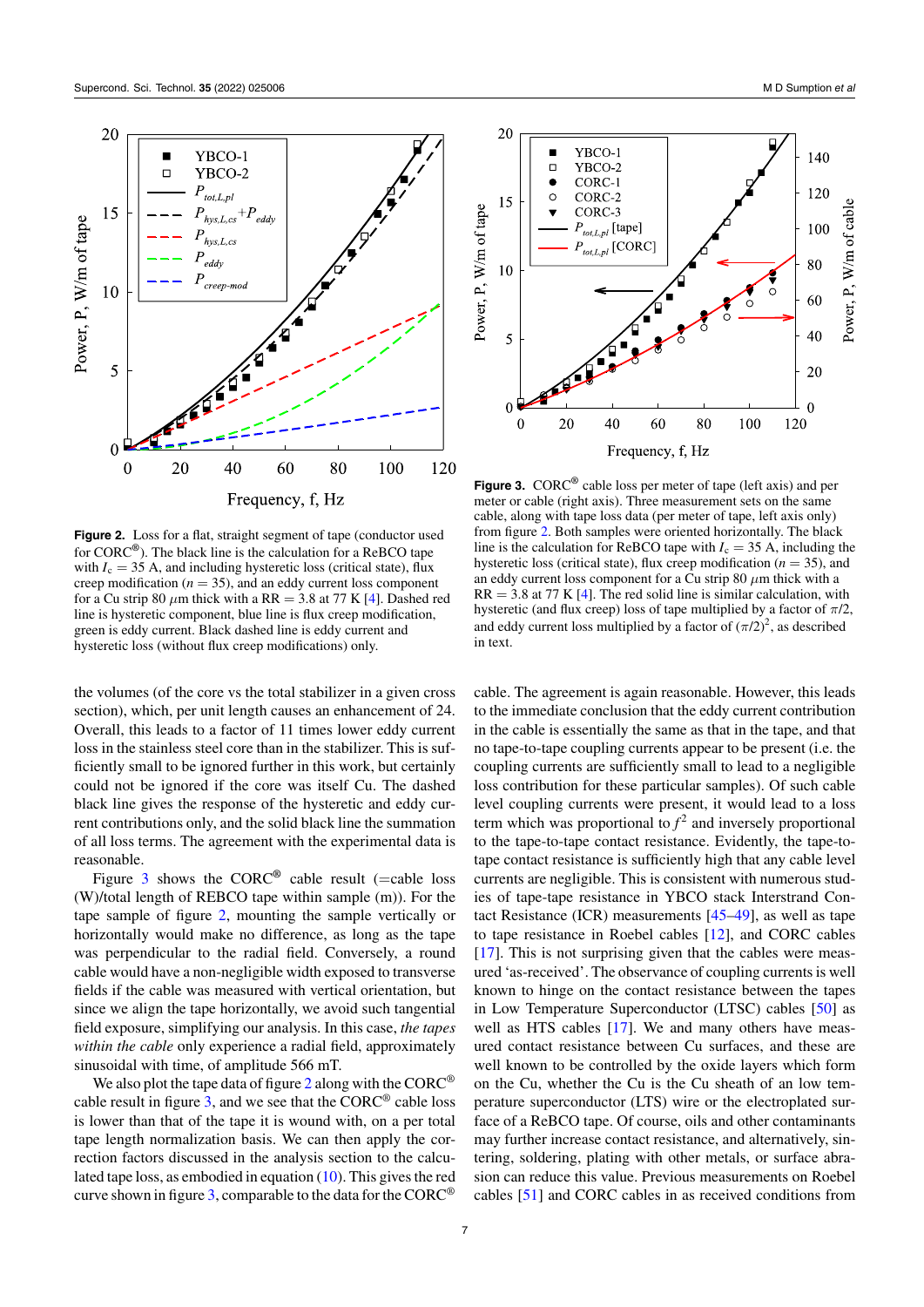our group have failed to show the signature of cable level coupling currents between the tapes in the respective cables. Of course, such currents can certainly be present in cables which have low values of interstrand contact resistance. An excellent recent paper which includes data on the AC loss of CORC cables at 77 K and 4 K shows this very clearly. Yagotintsev[[17\]](#page-8-7) shows loss as a function of frequency for a CORC cables in perpendicular applied fields at 77 K, with those with Sn soldering between the tapes showing two orders of magnitude lower contact resistance between tapes and an obvious coupling loss contribution, while the frequency response for the un-soldered is much lower (see figure 13 of Yagotintsev [\[17](#page-8-7)], that text). The relative contributions of strand level eddy currents and conductor power law properties are not discussed in this case. But, the overall message is similar, cables in 'as-received' states appear to have low coupling loss. However, as noted above these interstrand contact resistance values are highly sample preparation dependent. It is also important to distinguish between cable level, tape-to-tape coupling currents, and coupling currents between filaments formed by striation or other means within the tapes[[7\]](#page-8-14), where strand level coupling currents are readily seen.

In the case of the Roebel cable, a 10 cm segment of the cable was mounted horizontally, and the results are shown in figure [4](#page-7-0). If we want an average  $I_c$  of the whole of the  $M-H$ loop,we can use equation  $(1)$  $(1)$  to extract  $I_c$ , from the linear portion (green dashed line), obtaining a value of 60 A. This is reasonable since we have measured over a field range from 0 to 0.566 T, and thus can be expected to be somewhat lower than the nominal 100 A (77 K, self-field)  $I_c$  of the starting tape (a different tape than that used for the CORC**®** cable). We can also observe an upward curvature (as was seen for the tape and the  $CORC<sup>®</sup>$  cable), again indicating the presence of eddy currents for the Roebel cable. Given the relatively high contact resistances already measured for this cable under these preparation conditions [\[10](#page-8-9)], no coupling currents should be seen. The total loss calculation for hysteretic, flux creep modifications and eddy currents is shown as the black full line in figure [4](#page-7-0), an  $I_c = 50$  A (reduced from the 50 estimated from the CSM, because of creep effects),  $n = 35$ , a Cu thickness of 30  $\mu$ m and a RR  $(77 K) = 3.5$  was used. We thus infer that again no cable level currents are present, since the physically reasonable (for electroplated Cu), but the relatively low RR would be unphysically low if we attributed any of the eddy current losses to the cable level.

This paper has focused on losses in coated conductor cables under conditions of fast ramping applied external fields. If we think about the implications of the measurements and models above, we do see that relatively simple models for the loss of single tapes can be modified to predict the loss of cables wound from them, at least in the case where tape-to-tape coupling currents are not present, core losses (the CORC core) are not strong, and we are below the relevant skin depth frequencies. While we might have suspected that the models used at lower frequencies or field amplitudes could be applied at higher excitations, it was important to demonstrate this. Of course, coupling loss, core loss, and even skin depth modifications can be added to the analysis, when needed. We can apply

<span id="page-7-0"></span>

**Figure 4.** Roebel cable loss per meter of tape (left axis) and per meter of cable (right axis). Two measurements of the same cable are shown.  $I_c$  extracted from the loss expression is 50 A. The green dashed line is critical state hysteretic component, the red dashed line includes the critical hysteretic loss with creep modification  $(n = 35)$ , and an eddy current component with Cu layer thickness 30  $\mu$ m and RR (77 K) = 3.5.

equations [\(8](#page-4-3)) and([9\)](#page-4-6) (tapes and Roebel cables) and equation ([10\)](#page-5-0) (CORC cables) to higher field amplitudes as long as the  $J<sub>c</sub>$  we use is an average over the fields of the magnetic sweep. Similarly, we can apply the expressions in a straightforward manner to operation at different temperatures, assuming the  $J_c$ (as well as the stabilizer resistivity) is averaged over the field cycle at that temperature. One further important result is that at these higher values of d*B*/d*t*, it is important to include flux creep (or power law) effects in the analysis.

# **3. Conclusions**

We have measured ReBCO coated conductor based CORC® and Roebel cables at 77 K in an SMC that subjected the tapes in the sample to a radial field of 566 mT at frequencies up to 120 Hz with an approximately sinusoidal waveform. This leads to average (over the cycle) ramp rate of 272 T s*−*<sup>1</sup> . The samples were oriented such that the field applied to the tapes within the cables were only radial, simplifying the analysis. An expression for loss for which includes hysteretic, flux creep, and eddy current losses is fit to both the CORC® and the Roebel cables. This expression allows easy comparison of the relative influence of eddy currents and flux creep (or power-law behavior) effects. The losses of the Roebel cable are approximately consistent with those of a tape of the given filament width. The losses of the  $CORC<sup>®</sup>$  cable were seen to be lower than those of the tapes it is wound with due to the helical twist of the tapes. Once correcting the hysteretic and eddy current components by the geometrical correction factors  $(2/\pi)$  and  $(2/\pi)^2$ , respectively, the CORC<sup>®</sup> agrees well with the model.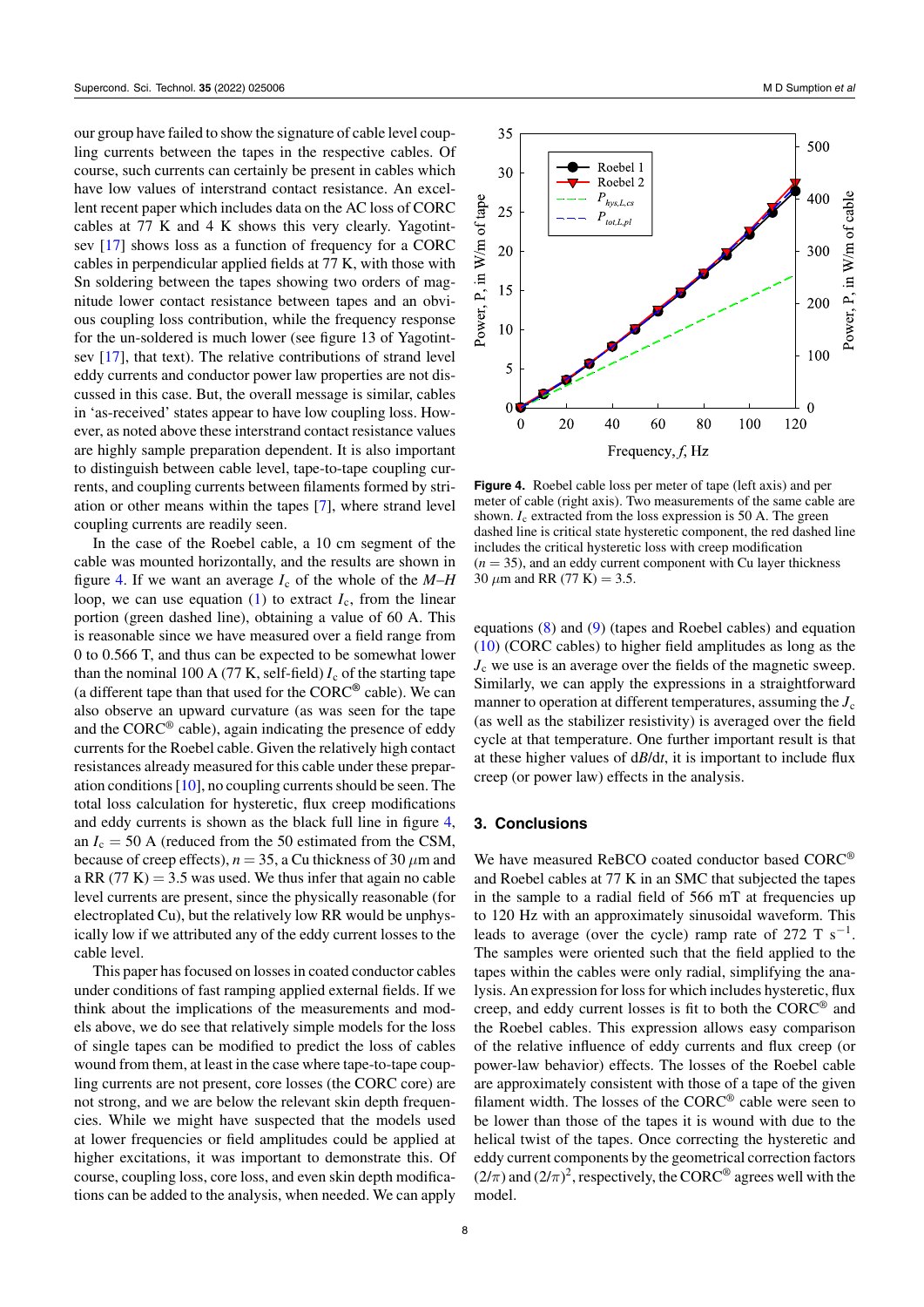Hysteretic losses, as expected, dominated the loss. Assuming an *n* = 35, we found flux creep effects to add  $\approx 26\%$ at 100 Hz as compared to the critical state hysteretic loss, and eddy currents to be about equal to the hysteretic loss (at 120 Hz) for the  $CORC<sup>®</sup>$  cable. Finally, we find that both the loss of the CORC**®** and Roebel measured here are essentially the sum of the hysteretic loss, flux creep effects, and normal metal eddy current losses of the individual tapes. The losses of these cables have been measured at quite high  $B \times dB/dt$ with no coupling current loss observed under the present preparation conditions (although lower inter-tape contact values would no doubt lead to these). One further important result is that at these higher values of d*B*/d*t*, it is important to include flux creep (or power law) effects in the analysis. These measurement and models in this work should prove useful for designs of superconducting machinery or applications where coated conductor cables are used in fast ramping external fields.

#### **Data availability statement**

The data that support the findings of this study are available upon reasonable request from the authors.

## **Acknowledgments**

This work was supported by the Air Force Office of Scientific Research (AFOSR) under effort LRIR #14RQ08COR, the Aerospace Systems Directorate at Air Force Research Laboratory (AFRL), the U.S. Air Force Summer Faculty Fellowship Program (AFSFFP), and the U.S. Department of Energy, Office of Science and Office of High Energy Physics, under Award Number DE SC0011721.

#### **ORCID iDs**

M D Sumption  $\bullet$  <https://orcid.org/0000-0002-4243-8380> D C van der Laan **b** <https://orcid.org/0000-0001-5889-3751>

#### **References**

- <span id="page-8-0"></span>[1] Haran K *et al* 2017 High power density superconducting rotating machines—development status and technology roadmap *Supercond. Sci. Technol.* **[30](https://doi.org/10.1088/1361-6668/aa833e)** [123002](https://doi.org/10.1088/1361-6668/aa833e)
- <span id="page-8-1"></span>[2] van der Laan D C 2009 *Supercond. Sci. Technol.* **[22](https://doi.org/10.1088/0953-2048/22/6/065013)** [065013](https://doi.org/10.1088/0953-2048/22/6/065013)
- <span id="page-8-2"></span>[3] van der Laan D C, Weiss J D and McRae D M 2019 Status of  $\text{CORC}^{\circledast}$  cables and wires for use in high-field magnets and power systems a decade after their introduction *Supercond. Sci. Technol.* **[32](https://doi.org/10.1088/1361-6668/aafc82)** [033001](https://doi.org/10.1088/1361-6668/aafc82)
- <span id="page-8-3"></span>[4] Long N J, Badcock R A, Hamilton K, Wright A, Jiang Z and Lakshmi L S 2010 Development of YBCO Roebel cables for high current transport and low AC loss applications *J. Phys.: Conf. Ser.* **[24](https://doi.org/10.1088/1742-6596/234/2/022021)** [022021](https://doi.org/10.1088/1742-6596/234/2/022021)
- <span id="page-8-4"></span>[5] Majoros M, Sumption M D, Collings E W and van der Laan D C 2014 *Supercond. Sci. Technol.* **[27](https://doi.org/10.1088/0953-2048/27/12/125008)** [125008](https://doi.org/10.1088/0953-2048/27/12/125008)
- [6] Gömöry F, Šouc J, Vojenčiak M and Solovyov M 2015 *IEEE Trans. Appl. Supercond.* **[25](https://doi.org/10.1109/TASC.2014.2376189)** [8201004](https://doi.org/10.1109/TASC.2014.2376189)
- <span id="page-8-14"></span>[7] Vojenčiak M, Kario A, Ringsdorf B, Nast R, van der Laan D C, Scheiter J, Jung A, Runtsch B, Gömöry F and Goldacker W 2015 *Supercond. Sci. Technol.* **[28](https://doi.org/10.1088/0953-2048/28/10/104006)** [104006](https://doi.org/10.1088/0953-2048/28/10/104006)
- <span id="page-8-12"></span>[8] Terzioğlu R, Vojenčiak M, Sheng J, Gömöry F, Çavuş T F and Belenli ˙I 2017 *Supercond. Sci. Technol.* **[30](https://doi.org/10.1088/1361-6668/aa757d)** [085012](https://doi.org/10.1088/1361-6668/aa757d)
- <span id="page-8-8"></span>[9] Šouc J, Gömöry F, Kóvač J, Nast R, Jung A, Vojenčiak M, Grilli F and Goldacker W 2013 *Supercond. Sci. Technol.* **[26](https://doi.org/10.1088/0953-2048/26/7/075020)** [075020](https://doi.org/10.1088/0953-2048/26/7/075020)
- <span id="page-8-9"></span>[10] Lakshmi L S, Thakur K P, Staines M P, Badcock R A and Long N J 2009 *IEEE Trans. Appl. Supercond.* **[19](https://doi.org/10.1109/TASC.2009.2018798)** [3361](https://doi.org/10.1109/TASC.2009.2018798)
- [11] Lakshmi L S, Long N J, Badcock R A, Staines M P, Jiang Z, Thakur K P and Emhofer J 2011 *IEEE Trans. Appl. Supercond.* **[21](https://doi.org/10.1109/TASC.2010.2088369)** [3311](https://doi.org/10.1109/TASC.2010.2088369)
- <span id="page-8-23"></span>[12] Majoros M, Sumption M D, Collings E W and Long N J 2014 Stability, inter-strand contact resistance, and AC losses in YBCO Roebel cables *IEEE Trans. Appl. Supercond.* **[24](https://doi.org/10.1109/TASC.2013.2283472)** [6600505](https://doi.org/10.1109/TASC.2013.2283472)
- [13] Yang Y *et al* 2016 *IEEE Trans. Appl. Supercond.* **[26](https://doi.org/10.1109/TASC.2016.2525926)** [8202105](https://doi.org/10.1109/TASC.2016.2525926)
- [14] Schuller S, Goldacker W, Kling A, Krempasky L and Schmidt C 2007 *Physica* C **[463–465](https://doi.org/10.1016/j.physc.2007.01.063)** [761–5](https://doi.org/10.1016/j.physc.2007.01.063)
- <span id="page-8-5"></span>[15] Terzieva S, Vojenciak M, Pardo E, Grilli F, Drechsler A, Kling A, Kudymow A, Gömöry F and Goldacker W 2010 *Supercond. Sci. Technol.* **[23](https://doi.org/10.1088/0953-2048/23/1/014023)** [014023](https://doi.org/10.1088/0953-2048/23/1/014023)
- <span id="page-8-6"></span>[16] Kovacs C, Majoros M, Sumption M D and Collings E W 2019 Magnetization measurements of CORC<sup>®</sup> and Roebel type YBCO cables for accelerators using a *±*3-T dipole magnetometer *IEEE Trans. Appl. Supercond.* **[29](https://doi.org/10.1109/TASC.2019.2898254)** [8200905](https://doi.org/10.1109/TASC.2019.2898254)
- <span id="page-8-7"></span>[17] Yagotintsev K, Anvar V A, Gao P, Dhalle M J, Haugan T J, van der Laan D C, Weiss J D, Hossain M S A and Nijhuis A 2020 AC loss and contact resistance in REBCO CORC<sup>®</sup>, Roebel, and stacked tape cables *Supercond. Sci. Technol.* **[33](https://doi.org/10.1088/1361-6668/ab97ff)** [085009](https://doi.org/10.1088/1361-6668/ab97ff)
- <span id="page-8-10"></span>[18] Solovyov M, Šouc J and Gömöry F 2014 AC loss properties of single-layer CORC cables *J. Phys.: Conf. Ser.* **507** 022034
- <span id="page-8-11"></span>[19] Goo J, Han J W, Lee S, Kim W S, Choi K and Lee J K 2021 Magnetization loss of CORC with various configurations of 2G HTS strands *IEEE Trans. Appl. Supercond.* **[31](https://doi.org/10.1109/TASC.2021.3067810)** [5901205](https://doi.org/10.1109/TASC.2021.3067810)
- <span id="page-8-13"></span>[20] Tian M, Yang J, Shen B, Öztürk Y, Ma J, Li C, Shah A, Patel I, Li J and Coombs T 2021 Magnetization loss characteristics in superconducting conductor on round core cables with a copper former *IEEE Trans. Appl. Supercond.* **[31](https://doi.org/10.1109/TASC.2021.3089110)** [4803204](https://doi.org/10.1109/TASC.2021.3089110)
- <span id="page-8-15"></span>[21] Li W, Sheng J, Zheng J, Wu Y, Guo C, Li Z and Jin Z 2021 Study on reducing magnetization loss in CORC cables by laser cutting technology *IEEE Trans. Appl. Supercond.* **[31](https://doi.org/10.1109/TASC.2021.3071827)** [4802009](https://doi.org/10.1109/TASC.2021.3071827)
- <span id="page-8-16"></span>[22] Demencík E, Grilli F, Kario A, Nast R, Jung A, Vojenciak M, Scheiter J and Goldacker W 2015 AC magnetization loss and transverse resistivity of striated YBCO coated conductors *IEEE Trans. Appl. Supercond.* **[25](https://doi.org/10.1109/TASC.2014.2381561)** [8201405](https://doi.org/10.1109/TASC.2014.2381561)
- <span id="page-8-17"></span>[23] Wang Y, Wang Y, Wei D, Guo T, Meng Y, Wang J and Kan C 2020 AC losses of a CORC-like conductor using accelerated 3D T-A model *Physica* C **[579](https://doi.org/10.1016/j.physc.2020.1353770)** [1353770](https://doi.org/10.1016/j.physc.2020.1353770)
- <span id="page-8-18"></span>[24] van Nugteren J *et al* 2016 Measurement and numerical evaluation of AC losses in a ReBCO Roebel cable at 4.5 K *IEEE Trans. Appl. Supercond.* **[26](https://doi.org/10.1109/TASC.2016.2525919)** [8201407](https://doi.org/10.1109/TASC.2016.2525919)
- <span id="page-8-19"></span>[25] Pardo E, Kapolka M, Kovác J, Souc J, Grilli F and Piqué A 2016 Three-dimensional modeling and measurement of coupling AC loss in soldered tapes and striated coated conductors *IEEE Trans. Appl. Supercond.* **[26](https://doi.org/10.1109/TASC.2016.2523758)** [4200607](https://doi.org/10.1109/TASC.2016.2523758)
- <span id="page-8-20"></span>[26] Gao P *et al* 2019 Inter-strand resistance and AC loss in resin-filler impregnated ReBCO Roebel cables *Supercond. Sci. Technol.* **[32](https://doi.org/10.1088/1361-6668/ab4665)** [125002](https://doi.org/10.1088/1361-6668/ab4665)
- <span id="page-8-21"></span>[27] Yan Y, Qu T and Grilli F 2021 Numerical modeling of AC loss in HTS coated conductors and Roebel cable using T-A formulation and comparison with H formulation *IEEE Access* **[9](https://doi.org/10.1109/ACCESS.2021.3067037)** [49649](https://doi.org/10.1109/ACCESS.2021.3067037)
- <span id="page-8-22"></span>[28] Murphy J P, Gheorghiu N N, Haugan T, Sumption M D, Majoros M and Collings E W 2017 *Cryogenics* **[86](https://doi.org/10.1016/j.cryogenics.2017.07.010)** [57–69](https://doi.org/10.1016/j.cryogenics.2017.07.010)
- <span id="page-8-24"></span>[29] Brandt E H and Indenbom M 1993 *Phys. Rev.* B **[48](https://doi.org/10.1103/PhysRevB.48.12893)** [12893](https://doi.org/10.1103/PhysRevB.48.12893)